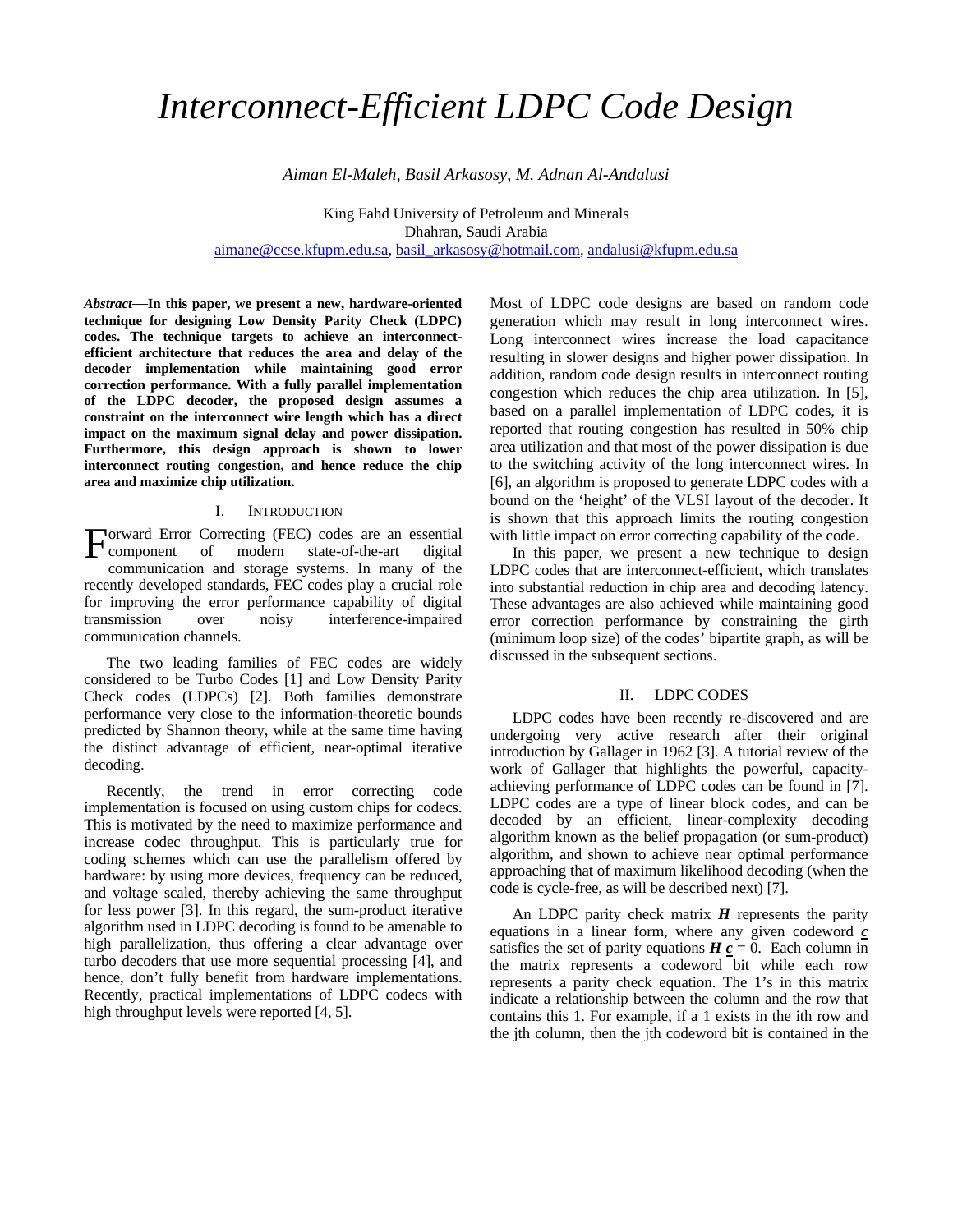ith parity check equation. LDPC codes can be classified as *regular* or *irregular*. The associated parity check matrix is said to be (W<sub>c</sub>,W<sub>r</sub>)-regular Parity Check when each parity check code contains the same number of codeword bits,  $W_r$ , and each codeword bit is contained in the same number of parity check equations,  $W_c$ .

LDPC codes can also be graphically represented by a special type of graphs called *Tanner Graphs.* A Tanner Graph is a bipartite graph that contains two types of vertices (or nodes): *Bit Vertices* and *Check Vertices,* with edges connecting them. Rows in the LDPC parity check matrix are represented by Check Vertices and columns are represented by Bit Vertices.

 In the parity check matrix, the presence of 1's indicates the existence of an edge (or connection) between a given Bit Vertex and Check Vertex. Another parameter of interest is the *code rate* defined as the ratio of the number of information bits to the total number of bits in the codeword. This is also given by the ratio of the number of check nodes to the number of bit nodes in the code's Tanner graph.

## III. PROPOSED INTERCONNECT-EFFICIENT LDPC CODES DESIGN

It is known that randomly designed LDPC codes achieve good error correction performance. In this paper, different LDPC code constructions are investigated where some are purely random, while others are designed with a specified degree of randomness that is confined to a limited area of parity matrix (or code graph). The different scenarios that have been used to design these codes are described in the following sections.

## *A. Cycles-Free LDPC Codes*

A cycle or a loop of size *K* in a given graph is a closed path that is composed of *K* edges that visit a given vertex more than once, while visiting each edge in this path only once. Since we are dealing with a *Bipartite Graph* with bit nodes connecting only to check nodes, the possible loops are of even sizes, starting by four.

Previous studies have demonstrated that the existence of loops in LDPC codes decreases their efficiency [7]. Thus, we have considered the design of LDPC codes that are free from loops (or of reduced loops count) of different sizes and tested the performance of these codes.

Our objective in the first set of experiments was to design (3,6)-regular LDPC codes that are four-loops free. The rate of the graph was 1/2 of 1024 bit nodes. Connections between bit nodes and check nodes are made randomly as long as no 4-loops are created. The algorithm used to detect if a four loop will result after making a connection is given in Fig. 1. Similarly, in the second set of experiments we considered the design of (3,6)-regular LDPC codes that are six-loops free. The algorithm used to detect if a six loop will result after making a connection is given in Fig. 2. The third set of experiments was to design (3,6)-regular LDPC codes that are

eight-loops free. We found that it is not possible to generate a (3,6)-regular eight-loops free LDPC codes with 1024 variable nodes, and a rate of 1/2. This is consistent with the results reported in [8]. Thus, we considered the design of (3,6)-regular LDPC codes that are four- and six-loops free and have minimal eight loops. The algorithm used for detecting an eight loop is similar to the six-loop detection algorithm with two more steps.

Checking if an edge between the **i**th bit node and the **j**th check node creates a **four loop**:

- 1. Find the set of all bit nodes **K** to which the **j**th check node is connected.
- 2. For *each* bit node k in **K** ( $k \neq i$ ), find all the check nodes **L** that are connected to *that* node.
- 3. For *each* check node l in **L**  $(1 \neq j)$ , find all the bit nodes **M** that are connected to *that* node.
- 4. If node **i** is in **M**, then a four loop is detected and the edge should be removed.

Fig. 1 Four-loop detection algorithm.

Checking if an edge between the **i**th bit node and the **j**th check node creates a **six loop**:

- 1. Find the set of all bit nodes **K** to which the **j**th check node is connected.
- 2. For *each* bit node k in **K** ( $k \neq i$ ), find all the check nodes **L** that are connected to that node.
- 3. For *each* check node l in **L**  $(1 \neq j)$ , find all the bit nodes **M** that are connected to that node.
- 4. For *each* bit node m in **M** (m  $\notin$  {**i**, k}), find all the check nodes **N** that are connected to that node.
- 5. For *each* check node n in **N** ( $n \notin \{j, 1\}$ ), find all the bit nodes **O** that are connected to that node.
- 6. If node **i** is in **O**, then a six loop is detected and the edge should be removed.

Fig. 2 Six-loop detection algorithm.

### *B. Area-Constrained LDPC Codes*

The design of LDPC codes that are free from loops of different sizes showed good error correcting performance results. However, due to the random connections between nodes, this might lead to an inefficient design, in terms of the area used and the delay.

As stated earlier, our objective in this work is to design LDPC codes that result in interconnect efficient decoder implementations while maintaining a good performance. This is achieved by the design of LDPC codes with a constraint on the interconnect wire length. The approach that we used in this work is to assume that bit nodes and check nodes are laid out in a two-dimensional structure as shown in Fig. 3. Then, with a given requirement on the degree of bit nodes, connections between bit nodes and check nodes will be constrained within a given window of a specified number of rows and columns. This guarantees that the wire length interconnecting a bit node with check nodes is bounded by a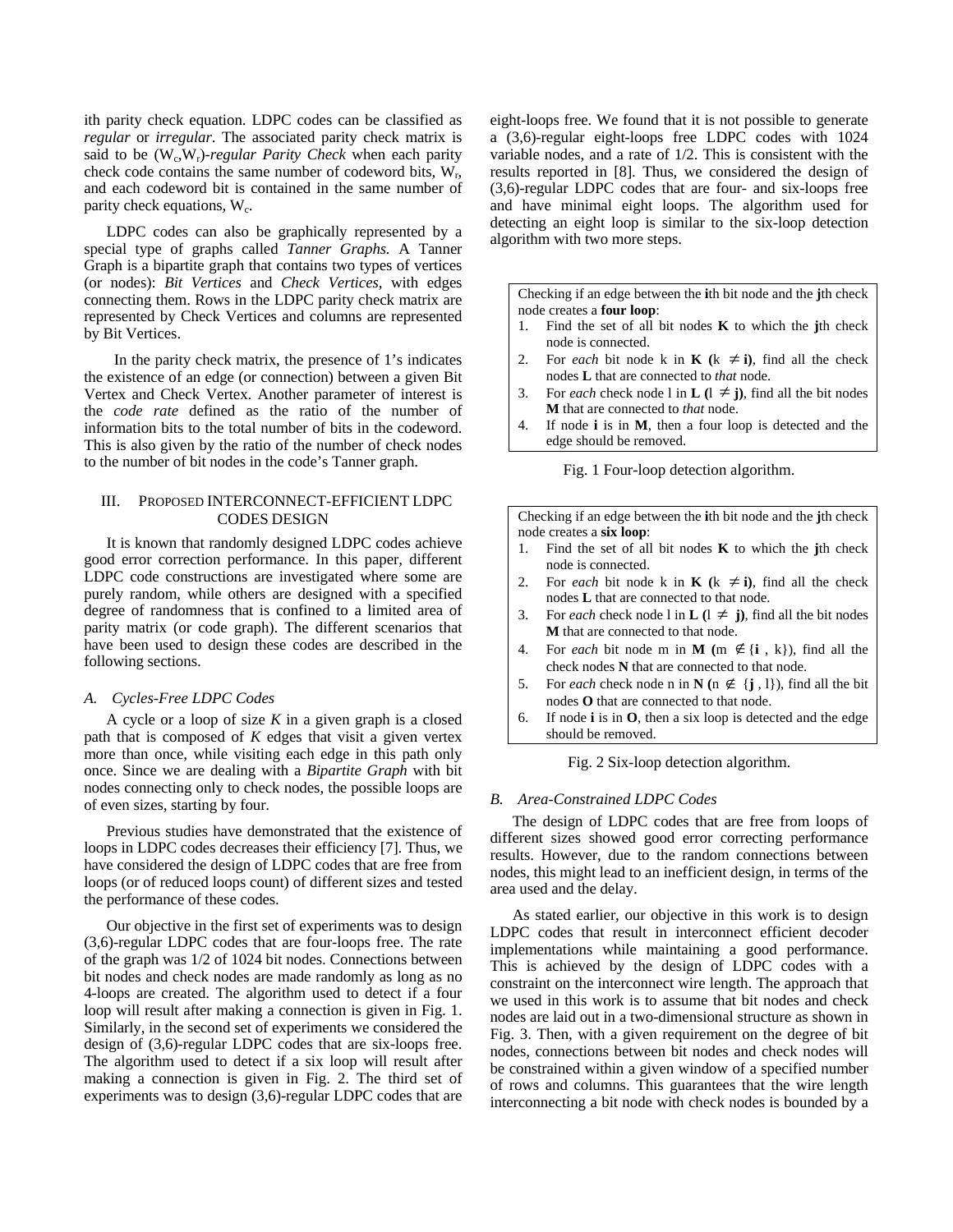maximum length. For example, as shown in the previous figure for a ½ rate 32-bit code, bit nodes 18 and 19 with the given constraint window of two rows and three columns can only connect to check nodes 4, 5, 6, 8, 9, and 10 bounded by the specified window. In addition, the code will be designed taking into account the girth of the graph i.e., it will be ensured that the designed code has no cycles of a predetermined length e.g. 4. Connections between bit nodes and check nodes will be done randomly as long as they do not violate the specified constraints. We discuss next how to determine the check nodes bounded by a window constraint for each bit node.



Fig. 3 Layout representation of a Tanner graph.

Considering the assumed two-dimensional layout of bit nodes and check nodes, each check node has two logical bit nodes associated with it. In other words, we can consider that for each bit node, there is an assigned check node, and every two bit nodes have a common assigned check node.

Given a layout of  $N \times M$  bit nodes,  $N \times M/2$  check nodes and a window constraint (R, C), we need to determine the set of possible check nodes that the **i**th bit node can connect to. It should be observed that R is the number of rows of the given constraint window and should be an even number including the row of the assigned check node. Furthermore, C is the number of columns of the given constraint window and should be an odd number, including the column of the assigned check node.

The set of check nodes to which the **i**th bit node can connect to is determined by the algorithm given in Fig. 4. A similar algorithm can be used to determine the set of bit nodes to which the **j**th check node can connect to. In this work, we consider the design of LDPC codes with 32x32 layout of bit nodes and 32x16 layout of check nodes. A constraint window  $(R, C) = (16, 15)$  is assumed..

Limiting the area of connections to these dimensions will guarantee that the wire length does not exceed the length of eight rows and eight columns of check nodes.





Fig. 4 Set of check nodes for a given bit node**.** 

## IV. EXPERIMETAL RESULTS

We have generated randomly a set of five LDPC codes for each criteria considered i.e. 4-loop free (4L), 6-loop free (6L), minimized 8-loop (M8L), and window constrained minimized 8-loop (WM8L). Then, we have selected the best performing code in each category for comparison purposes. Our comparison is based on the frame error rate (FER), the loop count, the area, delay and routing congestion for the implemented LDPC decoders. FER performance was obtained using matlab simulations at different SNR points with stopping criteria of 200 frame errors at SNR≤2 and 200,000 code words for SNR>2. Iterative decoding was performed for 64 iterations.

Hardware comparisons of the different LDPC codes were made based on a generic VHDL model that models a parallel implementation of the LDPC decoder for any given H matrix. The functions of the check nodes and variables nodes were assumed to be just a dummy single gate to simplify the design as the emphasis here is on interconnect complexity. Synthesis is performed using Xilinx synthesis tools mapping the design on Xilinx Spartan3 XC3S5000-fg900 FPGA optimized for area. Fig. 5 shows the FER of the four compared LDPC codes and Table 1 summarizes the loop analysis and synthesis results. As can be seen, the FER performance of the four LDPC codes is very close with a